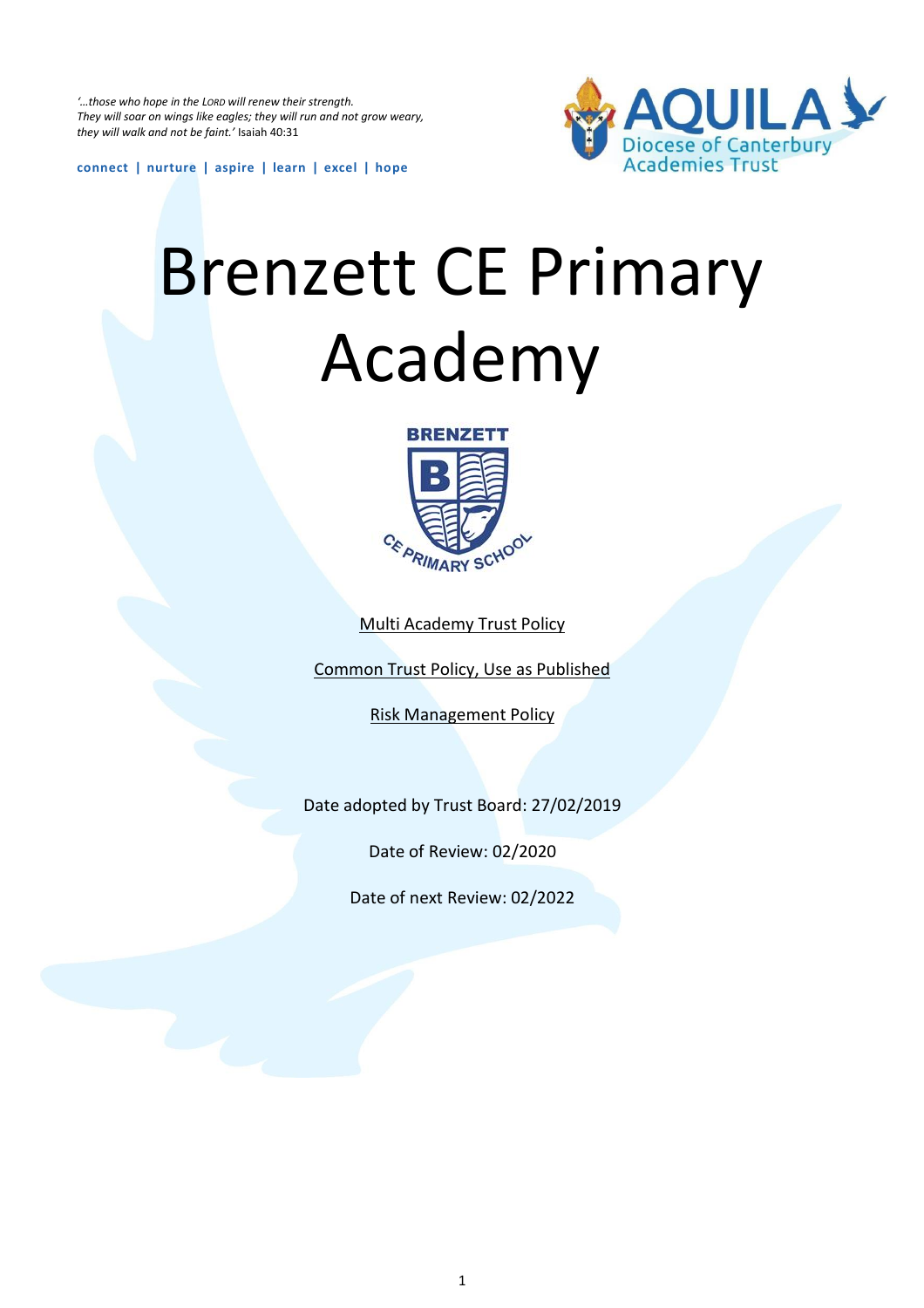#### **1. Purpose of the Policy:**

Aquila, The Diocese of Canterbury Academies Trust (The Trust) is committed to providing a safe environment for all its members.

Risk is an inherent aspect of all academic, administrative and commercial business activities so sound risk management principles must become part of routine management activity.

The key objective of this policy is to ensure that the Trust has a consistent basis for measuring, controlling, monitoring and reporting risk across the organisation at all levels and forms an integral part of our internal control and corporate governance arrangements. This policy explains the Trust's underlying approach to risk management, the roles and responsibilities of the Board, the Audit and Risk Committee (ARC), Local Governing Bodies (LGB) and other key parties. It also outlines key aspects of the risk management process and identifies the main reporting procedures.

This policy has been written with our values of aspire and learn at its heart.

#### **2. Aims and underlying approach to risk management:**

The ESFs financial Handbook stipulates that

*"The trust must manage risks to ensure its effective operation. The trust should maintain a risk register. The trust's management of risks must include contingency and business continuity planning."*

With this obligation in mind our Risk Management Strategy aims to:

- 1. Identify and evaluate risks which could prevent the Trust and each academy from achieving our strategic aims and objectives and delivery targets or make their achievement substantially more difficult.
- 2. Assess the likelihood of such risks occurring (high, medium, low) and the potential impact of such occurrences.
- 3. Enable decisions to be taken on how much risk to accept, the actions/controls applied to avoid or mitigate the likelihood of such circumstances arising.

#### **3. Risk Management Process:**

The Trust is committed to providing a safe environment for all members of the school community. In order to do this, we consider:

- The nature and extent of risks that the Trust faces.
- The extent and categories of risks that are acceptable.
- The likelihood of the risks concerned materialising.
- Strategies for reducing the impact of risks that do materialise.

To compile the risk register the Trust and each Academy will have access to the GRC One risk assessment tool. The system allows a self-evaluative approach to risk management at local level (including the central team) which then provides a consolidated overview of the risks across the whole trust.

The Trust recognises that there will be risk at both local and at Trust level. The GRC One risk register is compiled online and gives an overview of risk across the trust, considering likely risks relating, but not exclusively, to:

- Strategic and Reputational Risk
- Economical/Financial/Market Risk
- Legal and Regulatory Risk
- Organisation/Management/Human Factors
- Political Risk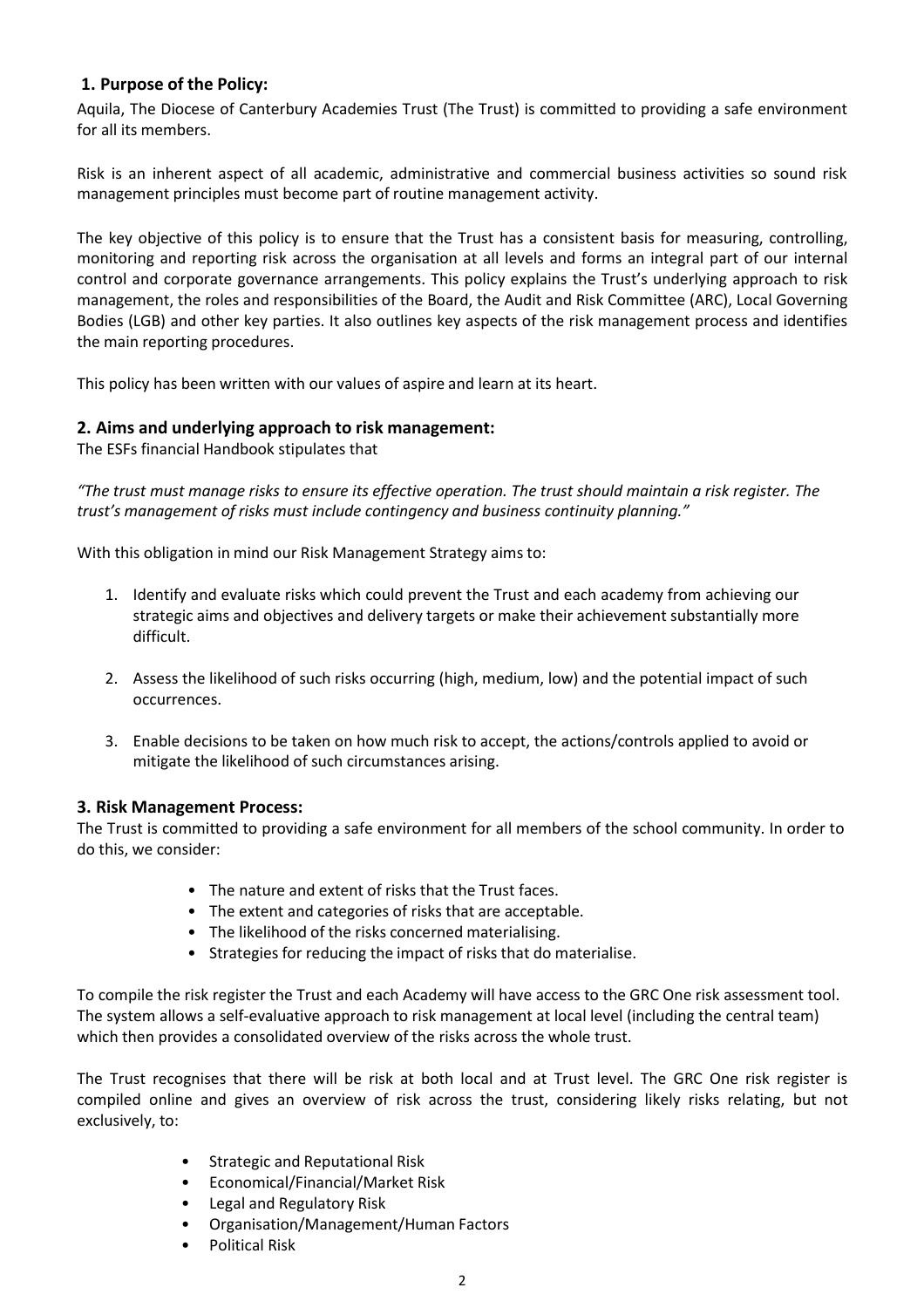- Environmental Risk
- Technical/Operational/Infrastructure Risk

Once a risk has been established, the reviewer will assess whether:

- The risk of both likelihood and impact of the event is high.
- The risk of the likelihood or impact of the event is high.
- The risk of neither the likelihood nor the impact is high.

#### **Addressing risks**

When responding to risks, the LGBs and the Trust will ensure that the risk is well-managed so that the potential threat does not materialise.

The system allows for one of the three responses to the risk as outlined below:

- **Accept**  The Trust accepts the possibility that the event may occur. This may be because the cost of the countermeasures is too great and will outweigh the possible downside, or because the Trust believes there is only a remote possibility of the event occurring.
- Mitigate The response actions either reduce the likelihood of a risk developing or limit the impact on the school to acceptable levels.
- **Monitor** Countermeasures are put in place to either stop a problem or threat occurring, or prevent it from having an impact.

The risk register can be reviewed and updated at any time. As new risks are identified throughout the year these will be added to the risk register and assessed at meetings of the ARC and LGBs. All new risks will be reported by the Finance Director to the next ARC. Risks may also be mitigated by actions and the score downgraded during the year, so the system should be kept under review by all of those responsible for it to ensure that actions have the desired impact.

#### **4. Roles and Responsibilities:**

#### The Role of the Board of Directors

The Board of Directors (Board) has responsibility for the total risk exposure of the Trust and will be responsible for:

- Approving major decisions affecting the Trust's risk profile or exposure
- Deciding on the Trust's appetite for risk
- Determining what types of risk are acceptable/not acceptable and monitoring significant risks and control improvements to mitigate risks
- Annually reviewing the Trust's approach to risk management and approving changes or improvements to key elements of the process and procedures

#### The Role of the Audit and Risk Committee

The role of the ARC is to support the Board in ensuring that a framework is established and maintained for the identification and management of risk and to monitor internal and external audit matters across all schools in the Trust. The Committee is responsible for:

- Overseeing the Trust consolidated risk register
- Reviewing all risks identified as "red" risks
- Satisfying itself that the less fundamental risks are being actively managed, with the appropriate controls in place and working effectively
- Ensure that the risk aspects of new projects are considered when project plans are drawn up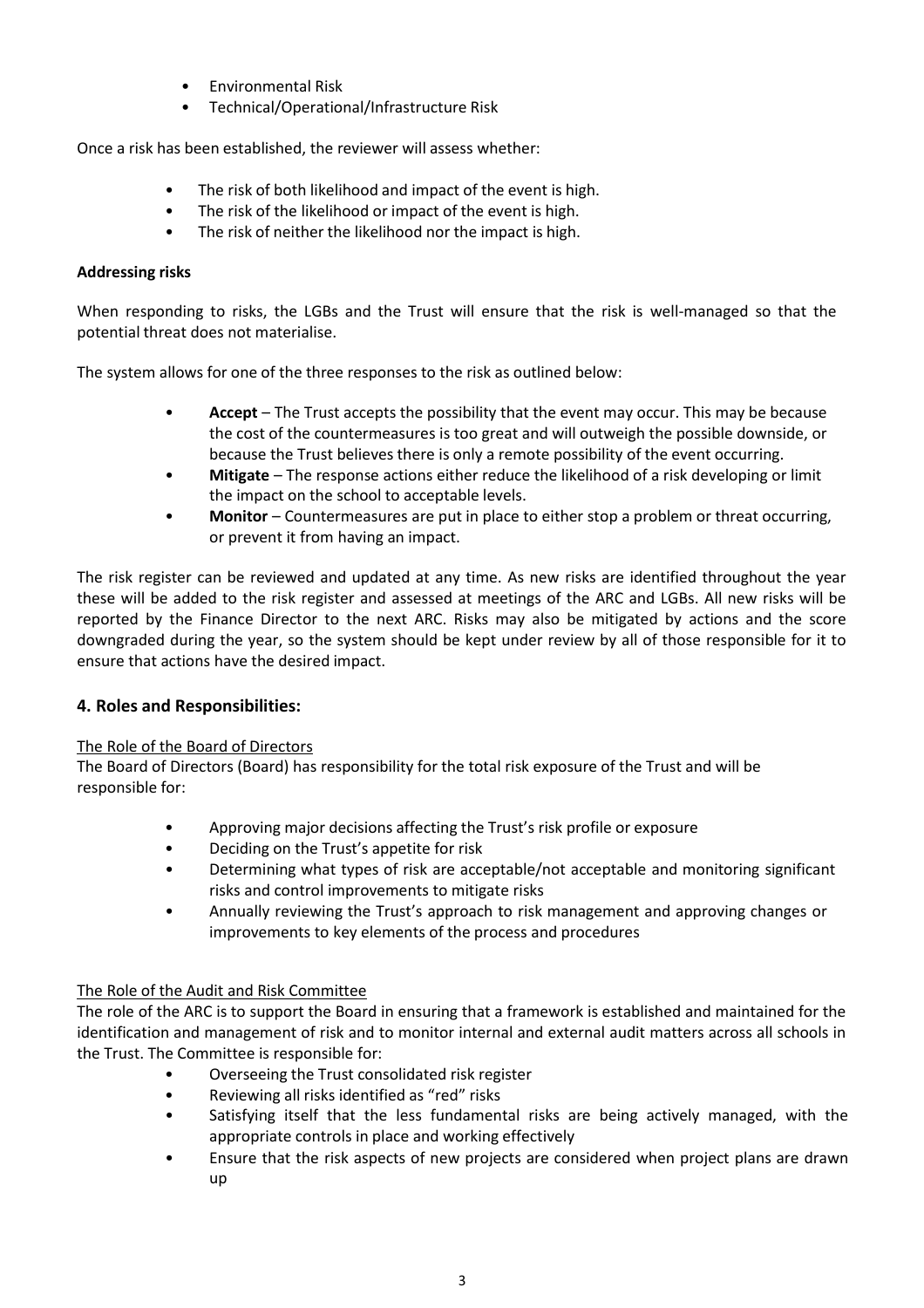### The Role of the Local Governing Body

Each LGB will have oversight of the GRC One register for their academy. It is the LGBs responsibility to ensure that the system has been completed, kept under regular review and that actions are taken to mitigate against perceived risks for their academy. As a minimum, the Risk Matrix or other reports must be considered at each full meeting of the LGB. The LGB is responsible for

- Considering the risks that apply to their academy
- Ensure actions are taken to reduce risks for the academy particularly high-level risk
- Ensure a regular review of practice and risk management in the Academy
- Assessing whether there are any risks which could impact or impede the strategic prioirties for the Academy

#### **5. Monitoring & Review:**

ARC will identify and evaluate the significant risks faced by the Trust by:

- Providing adequate information in a timely manner to the Board on the status of risks and controls
- Participating biannually in a risk review and reporting the outcomes to the Board implementing policies on risk management and internal controls
- Reviewing all reports from internal audits and monitoring the implementation of any recommendations
- Receiving an annual review of the effectiveness of the system of internal control and risk management from internal audit
- Receiving an annual report from the external auditor on the effectiveness of the internal controls reviewed as part of the audit.
- Annually review the Trust's approach to risk management and approve changes or improvements to key elements of its processes and procedures.

In addition to GRC, the trust will undertake regular internal and external audits and compliance visits. Appendix A outlines a review of internal control while other examples include the Elis Whittam General Risk Assessment of Health and Sfatey practice at each site. These will also offer an indication of any risks at each Academy.

The Trust will review this policy every two years and assess its implementation and effectiveness.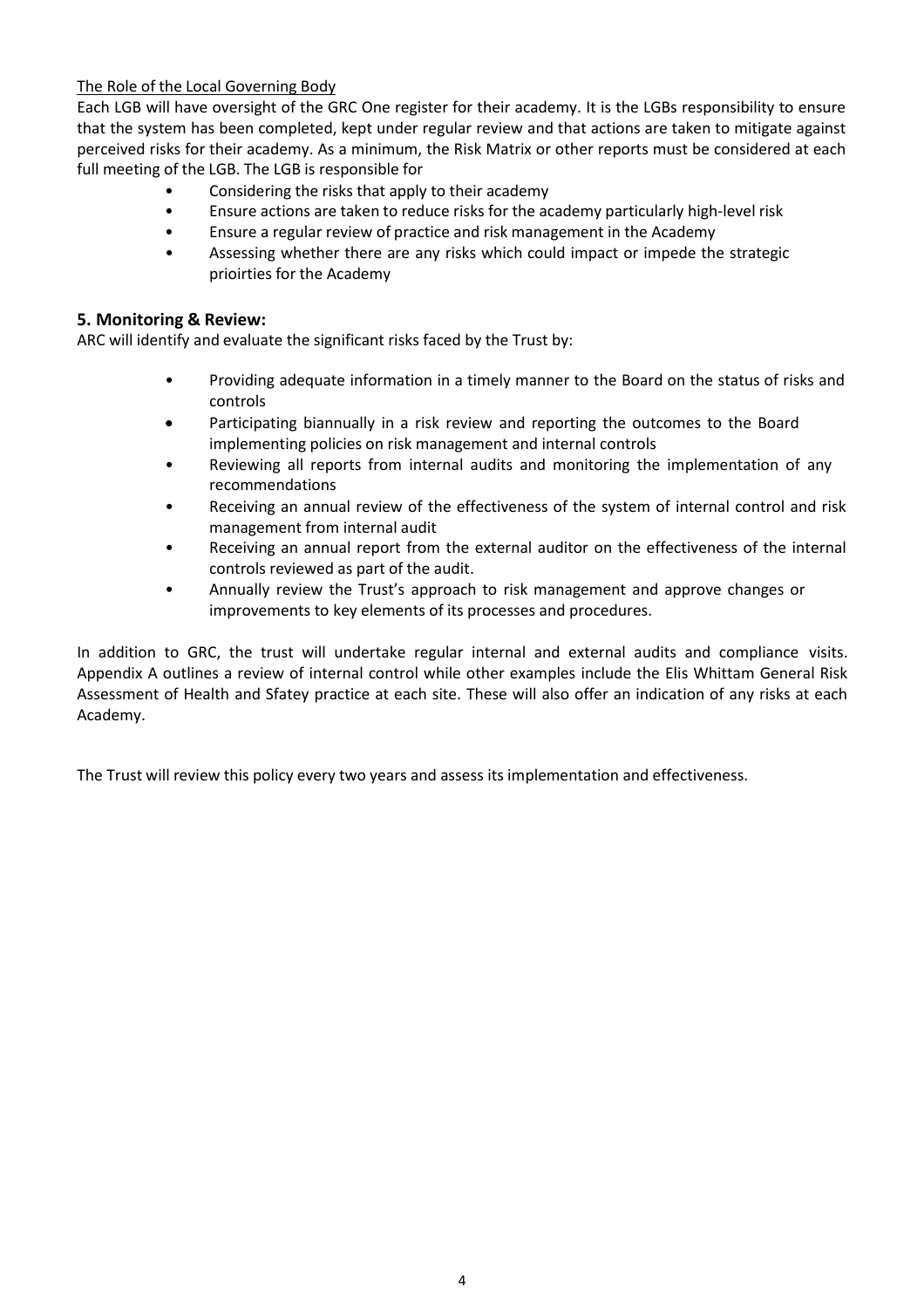## Appendix A **Internal Controls Checklist**

| <b>Financial Controls</b>                                                                                   | Yes | No | N/A |
|-------------------------------------------------------------------------------------------------------------|-----|----|-----|
| Is there segregation of Finance duties?                                                                     |     |    |     |
| Do the local governing body undertake an annual review<br>of the internal controls?                         |     |    |     |
| Are annual budgets approved by the Board of Trustees?                                                       |     |    |     |
| Is the budget monitored regularly and variances                                                             |     |    |     |
| explained?<br>Have the Trust appointed an internal auditor and/or audit<br>committee?                       |     |    |     |
| Are the directors provided with regular information about<br>the financial performance of the organisation? |     |    |     |
| Is financial performance discussed at all Board meetings?                                                   |     |    |     |
| Are terms of reference in place for all committees and sub-<br>committees of the Board?                     |     |    |     |
| Does the finance and resources committee report directly<br>to the Board?                                   |     |    |     |
| Is a financial system used to record all transactions?                                                      |     |    |     |
| Is a reserves policy in place?                                                                              |     |    |     |
| Do the accounts meet with legal requirements?                                                               |     |    |     |
| Are the end of year accounts formally approved by at<br>AGM?                                                |     |    |     |
| Have external auditors been appointed?                                                                      |     |    |     |
| Are the annual return and annual accounts filed on time<br>with                                             |     |    |     |
| <b>Companies House?</b>                                                                                     |     |    |     |
| Are staff and directors familiar the Trust's Fraud policy?                                                  |     |    |     |
| Are the following policies in place:                                                                        |     |    |     |
| Whistle Blowing and Register of Director's interests?                                                       |     |    |     |
| Is there a policy regarding the storage of electronic<br>information?                                       |     |    |     |
| Is the computer network protected from external<br>interference?                                            |     |    |     |
| Are all incoming cash and cheques recorded immediately?                                                     |     |    |     |
| Is unopened mail kept secure?                                                                               |     |    |     |
| Is the organisation registered with HMRC as a charity?                                                      |     |    |     |
| Is gift aid collected?                                                                                      |     |    |     |
| Is the level of non-charitable trading significant enough to<br>need a trading subsidiary?                  |     |    |     |
| Are there invoicing procedures in place for goods and<br>services supplied?                                 |     |    |     |
| Is there a debt collection procedure in place?                                                              |     |    |     |
| Are there procedures in place to record and track the<br>collection of all income?                          |     |    |     |
| Are all receipts banked at least weekly?                                                                    |     |    |     |
| Does insurance cover cash in transit and on site?                                                           |     |    |     |
| Is the income recorded by more than one person?                                                             |     |    |     |
| Is there a written Scheme of Delegation detailing<br>authorised financial limits?                           |     |    |     |
| Are all invoices checked against original price and goods<br>received prior to payment?                     |     |    |     |
| Is it stipulated who can sign cheques?                                                                      |     |    |     |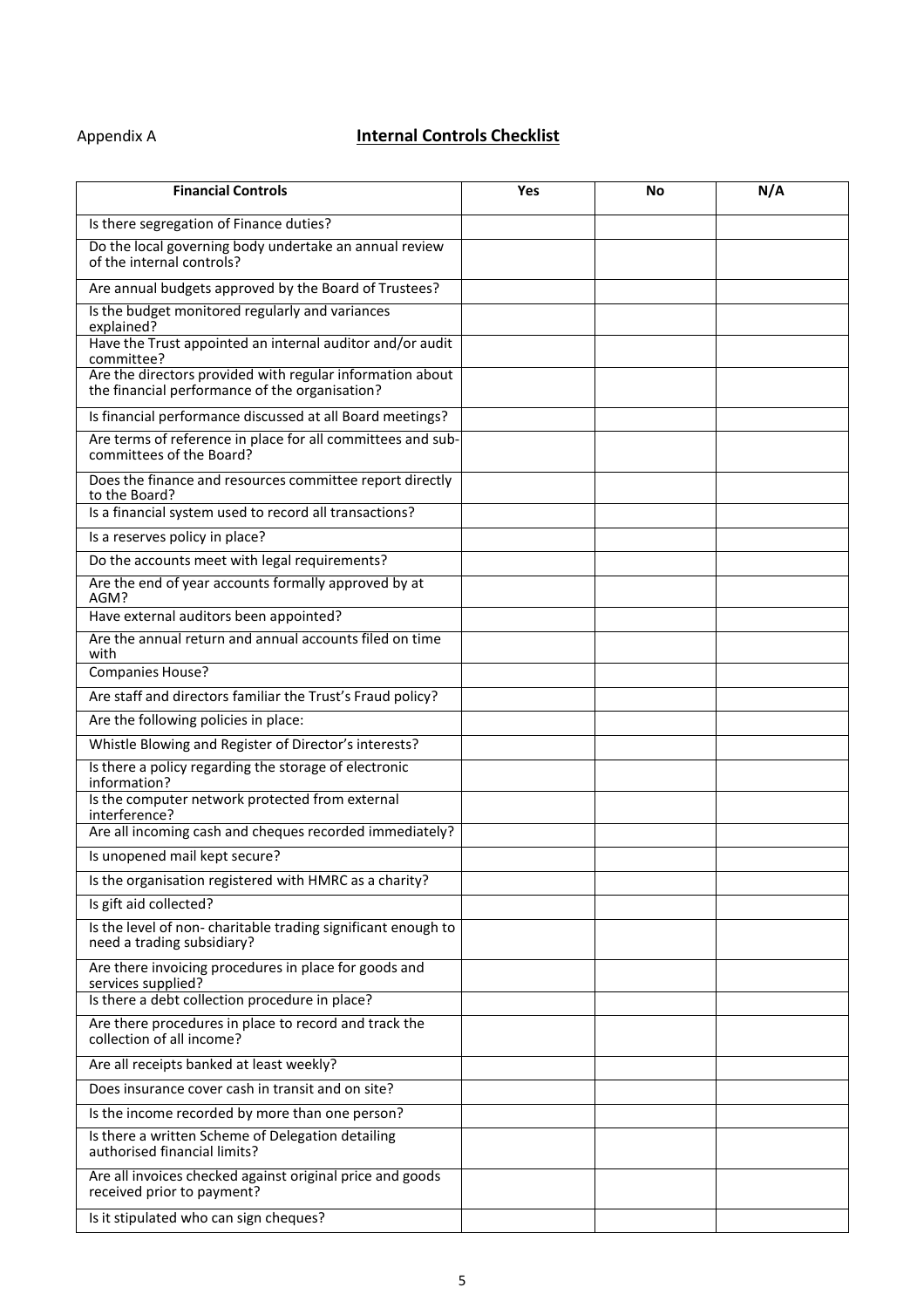| Are bank mandates amended when authorised signatories<br>leave the                                                                     |  |  |
|----------------------------------------------------------------------------------------------------------------------------------------|--|--|
| Trust?                                                                                                                                 |  |  |
| Does the bank mandate required two signatories?                                                                                        |  |  |
| Is there a practice of not signing blank cheques?                                                                                      |  |  |
| Are cheque books kept in a secure place with only limited<br>access by authorised persons?                                             |  |  |
| Are cheques only signed with documentary evident to<br>support the nature of the payment?                                              |  |  |
| Is all cheque expenditure recorded on the financial<br>systems?                                                                        |  |  |
| Are there restrictions in place for the use of charge cards?                                                                           |  |  |
| Is all card expenditure supported by purchasing<br>documentation each time it is used?                                                 |  |  |
| Are card statements checked monthly against all<br>purchasing documentation prior to payment?                                          |  |  |
| Are only named individuals allowed to set up direct<br>debits?                                                                         |  |  |
| Is a dual authorisation system used for BACS payments?                                                                                 |  |  |
| Are automatic payments cancelled once goods from that<br>supplier are no longer required?                                              |  |  |
| Are cash payments minimised?                                                                                                           |  |  |
| Are all payments in cash made from petty cash?                                                                                         |  |  |
| Are all petty cash payments recorded on the finance<br>systems?                                                                        |  |  |
| Is the petty cash float independently checked on a regular<br>basis?                                                                   |  |  |
| Are NIC and tax deducted from salaries in line with HMRC<br>regulations?                                                               |  |  |
| Is minimum pay legislation complied with?                                                                                              |  |  |
| Are all other deductions from salaries authorised?                                                                                     |  |  |
| Are end of year returns (P60 and P11D) filed with HMRC<br>on time?                                                                     |  |  |
| Are appropriate pensions offered to all members of staff?                                                                              |  |  |
| Are procedures for auto-enrolment into pension schemes<br>in place?                                                                    |  |  |
| Do all employees have contracts of employment?                                                                                         |  |  |
| Are all personnel records kept securely and separately<br>from payroll records?                                                        |  |  |
| Are salary levels properly authorised and recorded?                                                                                    |  |  |
| Is there a system of authorisation for recording and<br>notifying starters and leavers, changes of hours and other<br>payroll changes? |  |  |
| Are salary payments made by BACS?                                                                                                      |  |  |
| Is there a written policy with regard to the payment and<br>reimbursement of expenses?                                                 |  |  |
| Has this policy been communicated to all staff?                                                                                        |  |  |
| Are reimbursements made by BACS or cheque?                                                                                             |  |  |
| Does the expense claim include a self- declaration that<br>claim is accurate and incurred on the business of the<br>Trust?             |  |  |
| Are mileage rates paid in line with HMRC guidelines?                                                                                   |  |  |
| Are all bank statements reconciled on a monthly basis?                                                                                 |  |  |
| Are checks made to ensure that are no discrepancies                                                                                    |  |  |
| between payments made and the original invoice and/or<br>order?                                                                        |  |  |
| Are checks made by someone other than the person who<br>entered the record?                                                            |  |  |
| Is a fixed asset register held and updated regularly?                                                                                  |  |  |